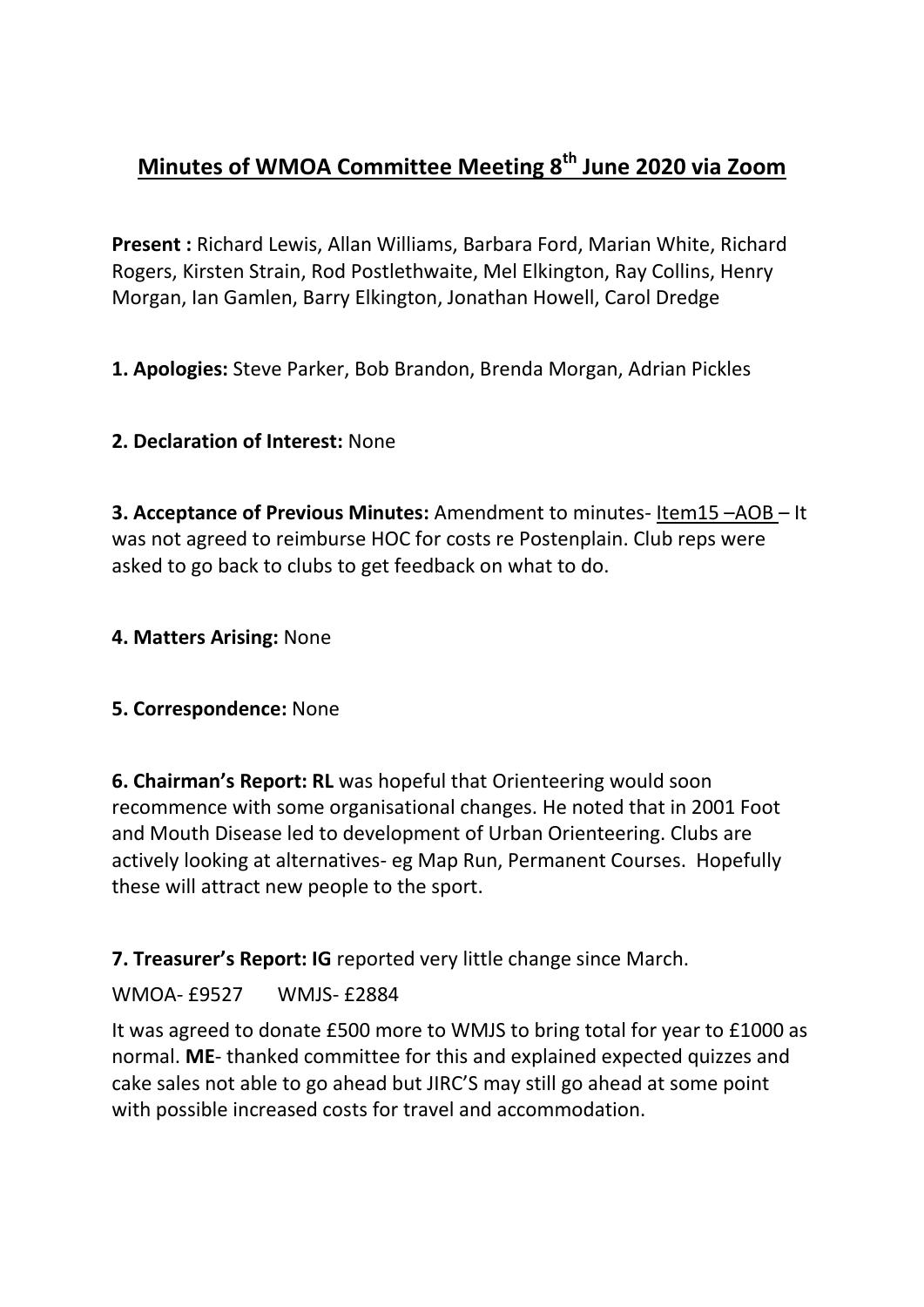**8. Fixtures Report: AW** – Some tentative plans to reschedule major events from 2020 to 2021 but not simple due to availability of areas. All events on club websites to be cancelled until end of June. **AW** to help clubs on restart to avoid clashes etc.

WM Leagues discussed – agreed to decide on these at next meeting when we know more – extra events could be added to leagues.

POTOC to continue with CSC in 2021 as has to be held in March. HOC may use Postenplain for CSC in 2022 as February date possible that year.

**JH-** asked if clubs rescheduling missed events.

**OD –** Summer series abandoned. CSC final ???? December event –Brandon Woods- decide in Autumn. Plan to put on Saturday morning events in Autumn if possible.

**HOC-** Birmingham Urban cancelled this year and will not be rescheduled in 2021. The 2022 planned date remains the same.

**POTOC-** not rescheduling events. Planning WM Champs for November.

**WRE-** Telford Urban event possibly rearranged for New Year's Day.

**HOC-** unsure of plans for rescheduling events.

**WCH-** July Urban League event plan to reschedule maybe into next year.

**9. West Midlander RP** – one West Midlander had been produced. Agreed to combine Summer and Autumn editions due to lack of content. **RP-** has been researching WM champions (gone back to 1991) and WM Night League. Let him know if any results from earlier.

**10. WMOA website- MW** – Laurie Bradley/ TSB added. List of all events cancelled put up. Any virtual orienteering events can be put on site . POTOC Map Runs already on.

**RR-** clean out of site had been done.

Web pages on how to use Map Run to be added in future.

**RL-** website very good and up to date all the time. Expressed thanks to MW and RR.

**11. Development : HM-**no planned courses at the moment.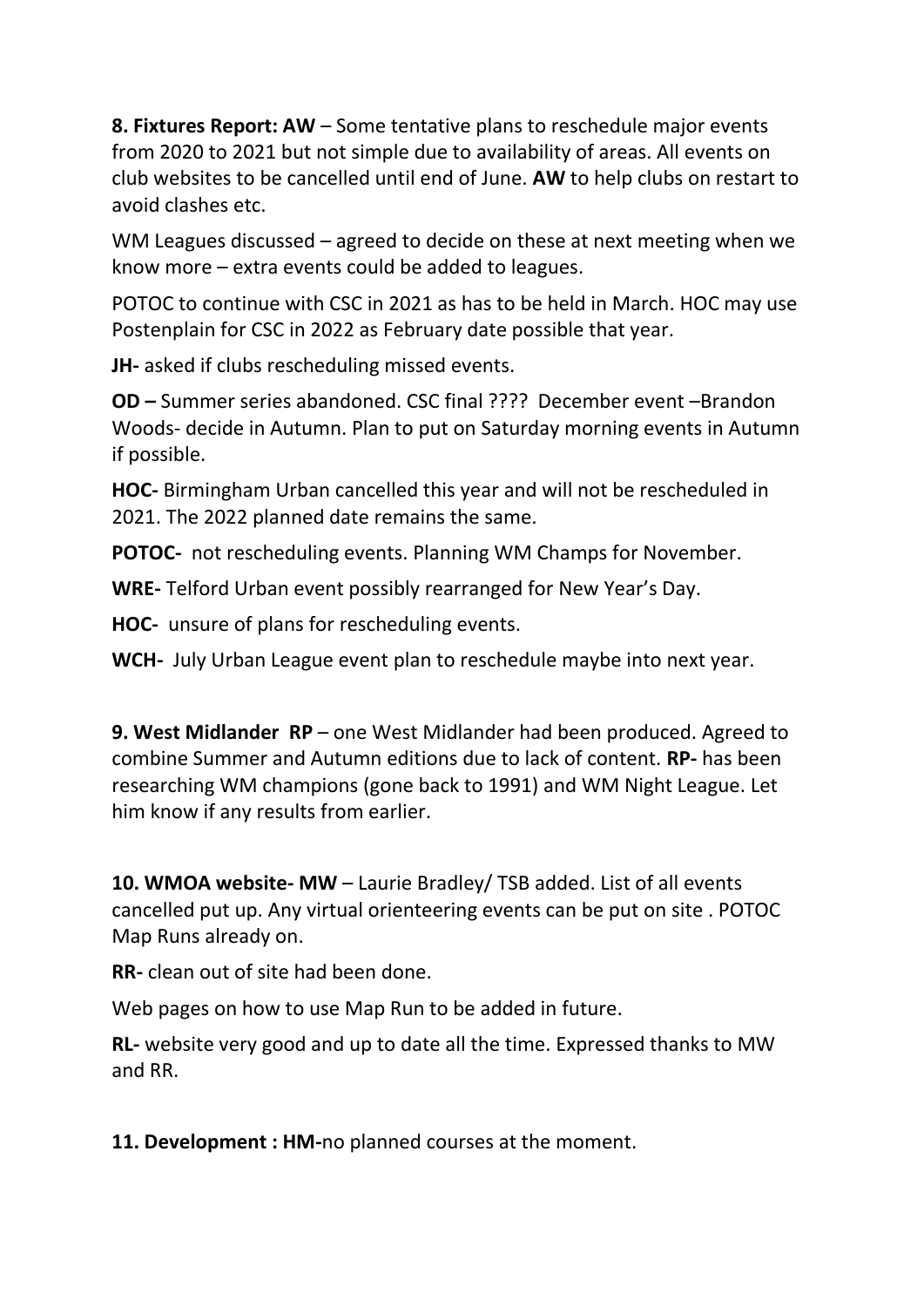**OD-** planning weekly map runs in parks over Summer and promoting POC's in same parks. Maps available to use in addition to phone.

**POTOC-** planning Map Runs – maps available as well.

**WRE-** Duncan Bayliss had planned a virtual orienteering course around Shrewsbury – some Google maps out of date.

**JH-** suggested trying a West Midland Map Run league with 3-4 runs, for a year. Limitation some people not having smartphones. Also suggested Winter night urban league.

**RR-** suggested easier to use Post box reference points.

**12. Update from Events and Competitions Committee – BE –** next meeting planned for 2/3 weeks time- unsure if will take place.

**13. Junior Squad – ME** – Lack of children in W/M 14 age group worrying. No one to put forward for Laganllia –now not taking place.

Cancellation of Midland Champs gives children nothing to aim at. (**AW-**raised Midland Champs at fixtures meeting but not moving forward on this).

Deeside Tour cancelled.

Squad Tour with EMOA to Sweden cancelled – flight money lost.

Junior Squad email address changed **ME** to email Mike Farrington.

# **14. Club Round Up-**

**WCH-** enthusiasm for Map Run within club. Some practise courses put out to check work with Map Run . Events on website soon. Struggling with access both County Council and Forestry. Hope to develop over Summer.

Update on fire damage on Chase.

**COBOC-** developing map runs. Sutton Parks Gates Race to be run this wayavailable throughout June.

Beginners/Families/ Schools events – no decision yet hoping from September.

**HOC-** had used Photo O. June Jaunter to use Map Run.

WML event September doubtful.

**POTOC-** WM Schools- March cancelled. Park series and barbecue cancelled.

WM Champs in November awaiting permission to use Bathpool.